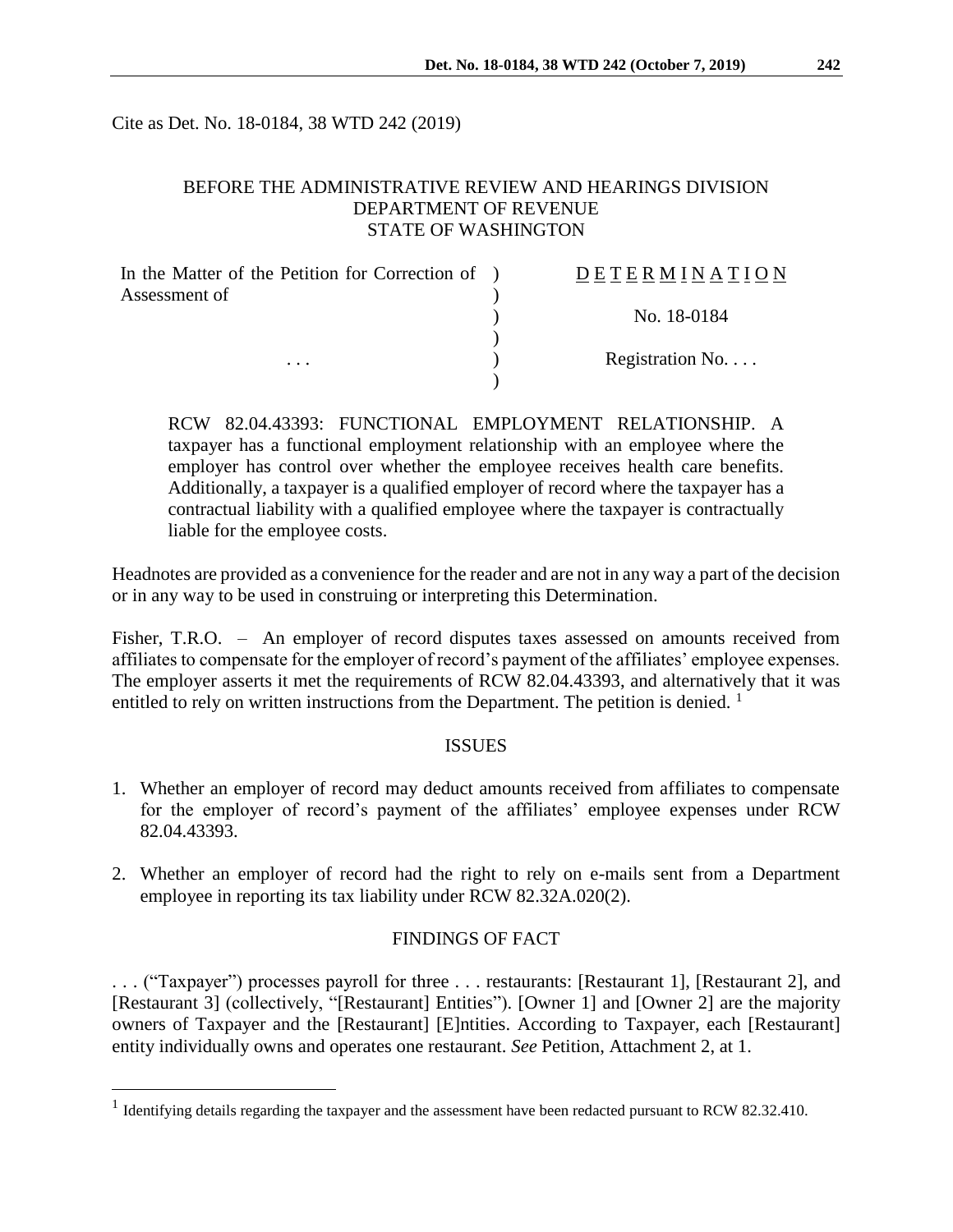Taxpayer explains that, in 2014, [Owner 1] and [Owner 2] decided to restructure their business to centralize payroll and tax reporting for the [Restaurant] Entities. [Owner 1] e-mailed a Washington Department of Revenue ("Department") Excise Tax Examiner ("employee") to discuss the potential tax implications of centralizing payroll and tax reporting. On August 22, 2014, the employee discussed the business and occupation ("B&O") tax deduction for paymasters in general terms. The employee specifically stated "[a]lso, once you think you have a workable plan, I would get a written ruling from [the Department] before I made any final decisions and/or changes." Petition, Attachment 2, Exhibit A, at 2.

[Owner 1] sent additional e-mails asking more questions. On September 9, 2014, the employee wrote back stating that legislation had been passed to allow payroll reporting under a paymaster entity "as long as [Taxpayer] met the requirements." *Id.* at 5. The September 9, 2014, e-mail referenced and attached copies of RCW 82.04.43393 and the Special Notice regarding the paymaster deduction, and further stated "[t]here is more information on our website if you want to dig deeper." Petition, Attachment 2, Exhibit A, at 5. The employee gave more general information about the deduction, and concluded the e-mail by stating "I hope this answers your questions, and I still encourage you to seek a binding ruling from [the Department] once you have a defined plan of action." *Id.*

[Owner 1] sent another e-mail on September 17, 2014, that stated in part, "[o]nce we are done and have everything figured out, I am planning on sending our results to [the Department] using the format for the 'Legally Binding' advice." *Id.* at 6. The employee responded on September 30, 2014, again giving general advice regarding the paymaster deduction. *Id.* at 7. Taxpayer never requested a binding ruling from the Department.

The Department reviewed Taxpayer's books, records, and excise tax returns from July 1, 2014, through September 30, 2016 ("the Audit Period"). During the [A]udit [P]eriod, Taxpayer reported its income for payroll related and other various business services<sup>2</sup> under the Service and Other B&O Tax classification, and deducted the amounts it paid out in employee wages, employment insurance, and employment taxes (collectively, "Employee Costs") as "Paymaster Services from Affiliated Businesses." The Department disallowed the deductions for the Employee Costs, determining that Taxpayer did not meet the requirements of WAC 458-20-111. The Department assessed Taxpayer \$ . . . in service and other activities B&O tax, \$ . . . in interest, and a substantial underpayment penalty of \$ . . . .

Taxpayer timely sought administrative review. In its petition, Taxpayer asserted that the money it received for payroll purposes was deductible from the amount used to calculate Taxpayer's B&O liability under RCW 82.04.43393; Taxpayer did not argue that it met the requirements of WAC 458-20-111. Taxpayer further argued that, if it reported its taxes incorrectly, that it was entitled to rely on the Department's statements in the e-mails exchanged between a Department employee and Taxpayer.

At the hearing, Taxpayer conceded it did not have any agreements between Taxpayer and any of the individual [Restaurant] Entities regarding who was responsible for what payments because of

<sup>&</sup>lt;sup>2</sup> Taxpayer charged the [Restaurant] Entities fees for management, marketing, and printing of menus; reported these amounts under the Service & Other B&O Tax classification; and paid the tax.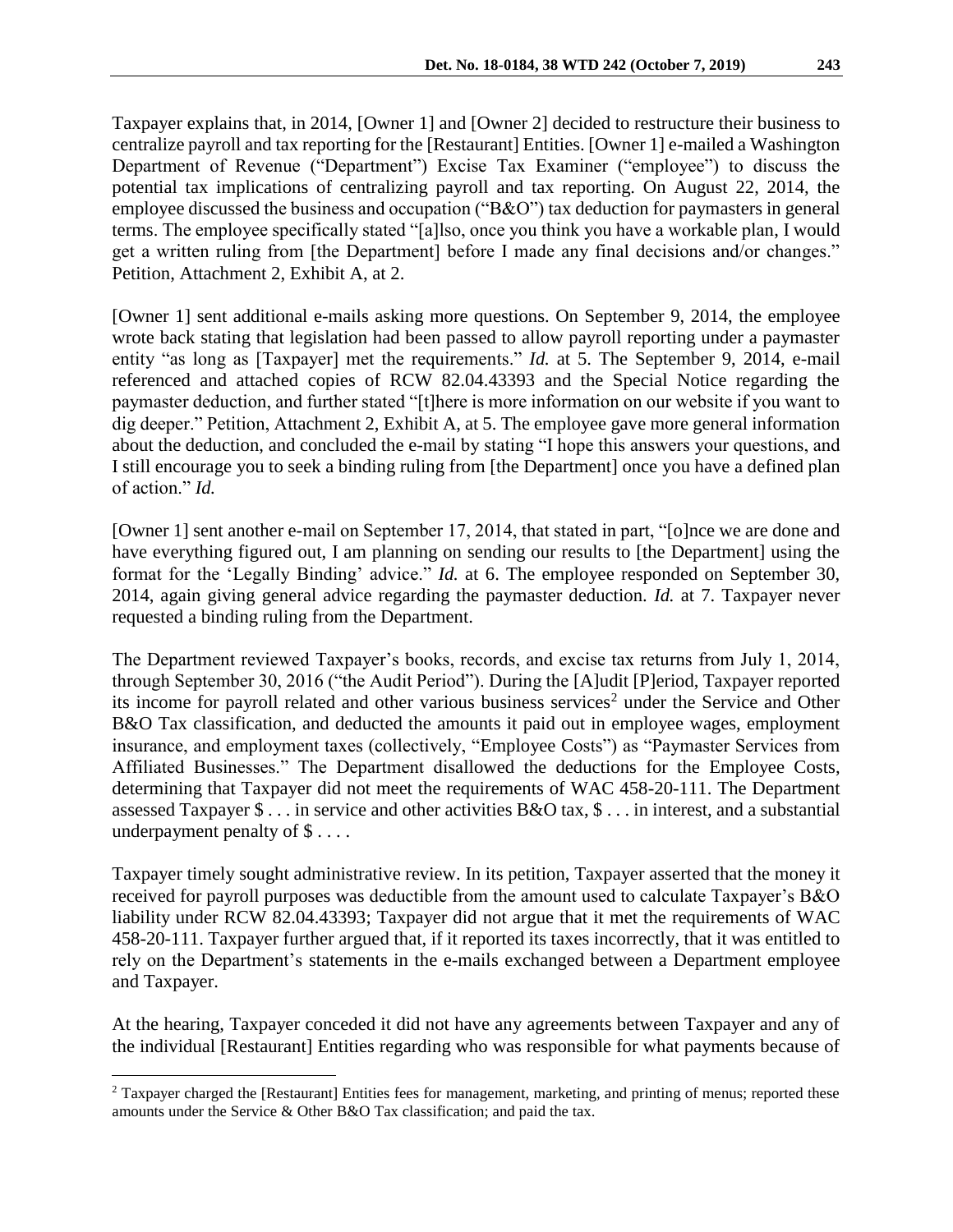the common ownership between Taxpayer and [Restaurant] Entities. Taxpayer further advised that there are no documents or agreements between Taxpayer and the employees of [Restaurant] Entities. Taxpayer stated all of the employees of the [Restaurant] Entities received the same employee handbook.

Following the hearing, Taxpayer provided a copy of the 2015 and 2016 handbooks given to [Restaurant] Entities' employees ("the Handbook"). Both the 2015 and the 2016 Handbooks state that the [H]andbook does not constitute a contract of employment, and that no representative of . . . has authority to enter any agreement for employment for a specified period of time or to make any representations or agreements contrary to an at-will employment. 2015 Handbook at 2; 2016 Handbook at 2. It is unclear whether . . . in the Handbook means one of the [Restaurant] Entities or Taxpayer.

Both the 2015 and the 2016 Handbooks state that the [Restaurant] Entities' Employees schedule "will be prepared by your manager." 2015 Handbook at 8; 2016 Handbook at 9. The Handbooks also state requests for specific days off "must be in writing and emailed to . . . ." 2015 Handbook at 8-9; 2016 Handbook at 9.

The 2015 Handbook is completely silent as to the role of Taxpayer. The 2016 Handbook states that as of January 1, 2016, Taxpayer offers health insurance to all full-time employees, and that Taxpayer "will contribute 50% of the 'base' health insurance plan offered for the employee only." 2016 Handbook at 10. The 2016 Handbook makes clear Taxpayer chose the measurement periods for determining whether an employee is full time. *Id.* at 11.

# ANALYSIS

Washington imposes the B&O tax on every person for the act or privilege of engaging in business activities in Washington. RCW 82.04.220. "[T]he legislative purpose behind the B&O tax scheme is to tax virtually all business activity in the state." *Impecoven v. Dep't of Revenue*, 120 Wn.2d 357, 363, 841 P.2d 752 (1992). The tax is measured by applying particular rates against the value of products, gross proceeds of sale, or gross income of the business, as the case may be. RCW 82.04.220.

Gross income from providing payroll and benefits services, administrative services, and accounting services is generally taxable under the Service and Other Activities B&O tax classification measured by the "gross income of the business." RCW 82.04.290(2). "Gross income of the business" means the value proceeding or accruing by reason of the transaction of the business engaged in, without any deduction on account of any expense whatsoever paid or accrued. RCW 82.04.080.

RCW 82.04.080 defines "gross income of the business" for the purposes of calculating B&O tax under RCW 82.04.220. WAC 458-20-111 excludes certain amounts from being included in the gross income of the business calculation under RCW 82.04.220. WAC 458-20-111 ("There may be **excluded** from the measure of tax amounts representing money or credit received by a taxpayer as reimbursement of an advance in accordance with the regular and usual custom of his business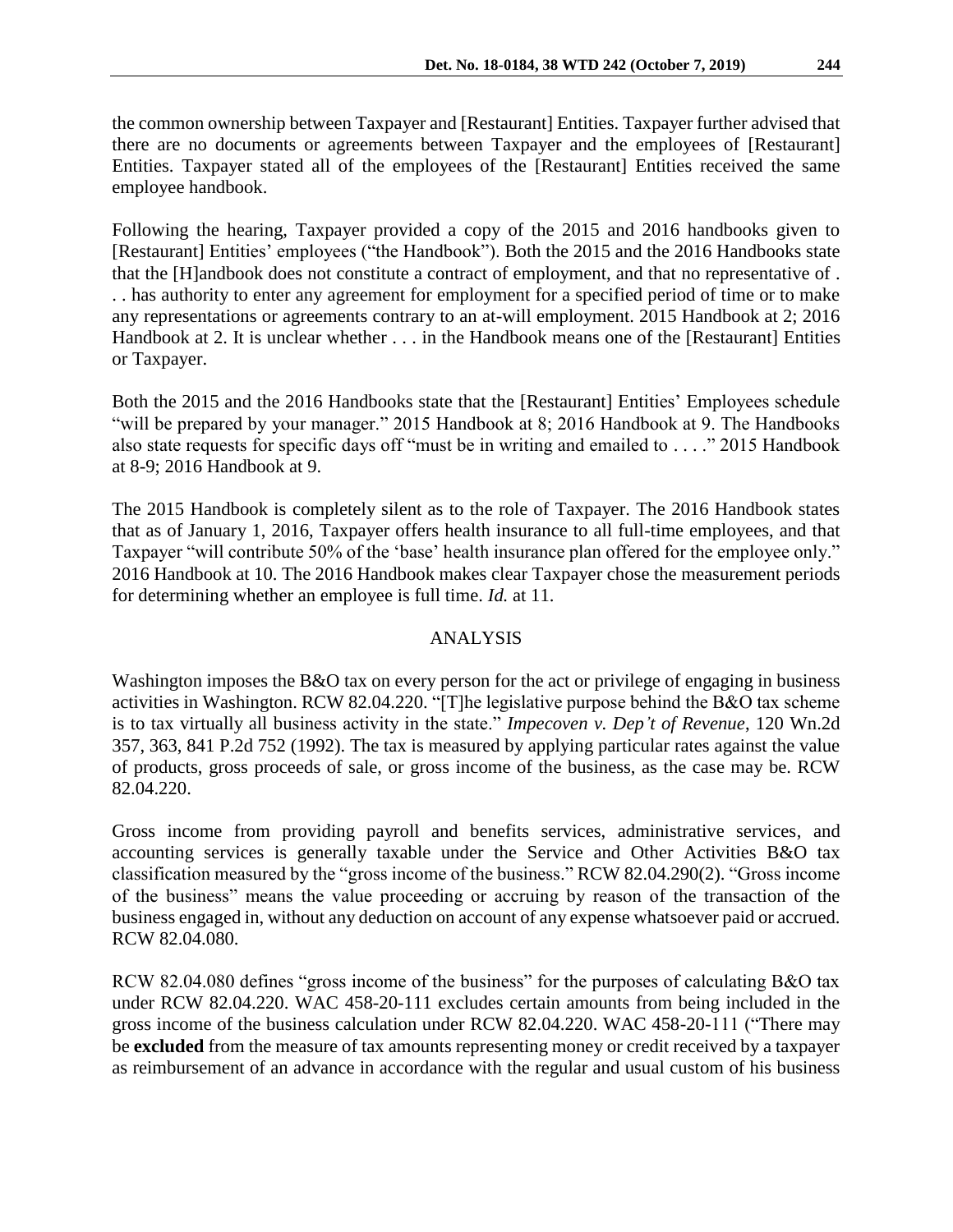or profession.") (emphasis added). Here, Taxpayer does not dispute the Department's conclusion that Taxpayer does not meet the requirements of WAC 458-20-111.

Unlike WAC 458-20-111, which excludes certain "advances" and "reimbursements" from being considered as "gross income of the business" generally, there is a separate, specific deduction for amounts received by certain employers of record providing paymaster services covering certain employee costs: RCW 82.04.43393. Effective October 1, 2013, RCW 82.04.43393 provides:

In computing tax there may be deducted from the measure of tax, amounts that a qualified employer of record engaged in providing paymaster services receives from an affiliated business to cover employee costs of a qualified employee. However, no exclusion is allowed under this section for any employee costs incurred in connection with a contractual obligation of the taxpayer to provide services, including staffing services as defined in RCW 82.04.540.

Taxpayer asserts that the Department erred when the Department refused to examine whether Taxpayer met the requirements of RCW 82.04.43393 separately from whether Taxpayer met the requirements of WAC 458-20-111. Taxpayer is correct.

WAC 458-20-111 and RCW 82.04.43393 are separate and distinct legal theories why a taxpayer's receipts may not be subject to taxation. . . .

. . .

The Department issued Excise Tax Advisory 3196.2015 ("ETA 3196") regarding the Paymaster Services from Affiliated Businesses deduction in RCW 82.04.43393:

To qualify [for the RCW 82.04.43393 deduction], the following requirements must be met:

- 1. The taxpayer must be a qualified employer of record;
- 2. The taxpayer must be providing paymaster services;
- 3. The paymaster services must be provided to an affiliated business only; and
- 4. The amounts must be paid to cover costs of a qualified employee.

ETA 3196 at  $1.^3$ 

<sup>3</sup> ETA 3196 also requires that a person claiming the deduction under RCW 82.04.43393 to be the actual employer of record, which means the person who reports employees under its own UBI or EIN for state or federal tax, employment security, or insurance purposes. There is no dispute that Taxpayer is the employer of record.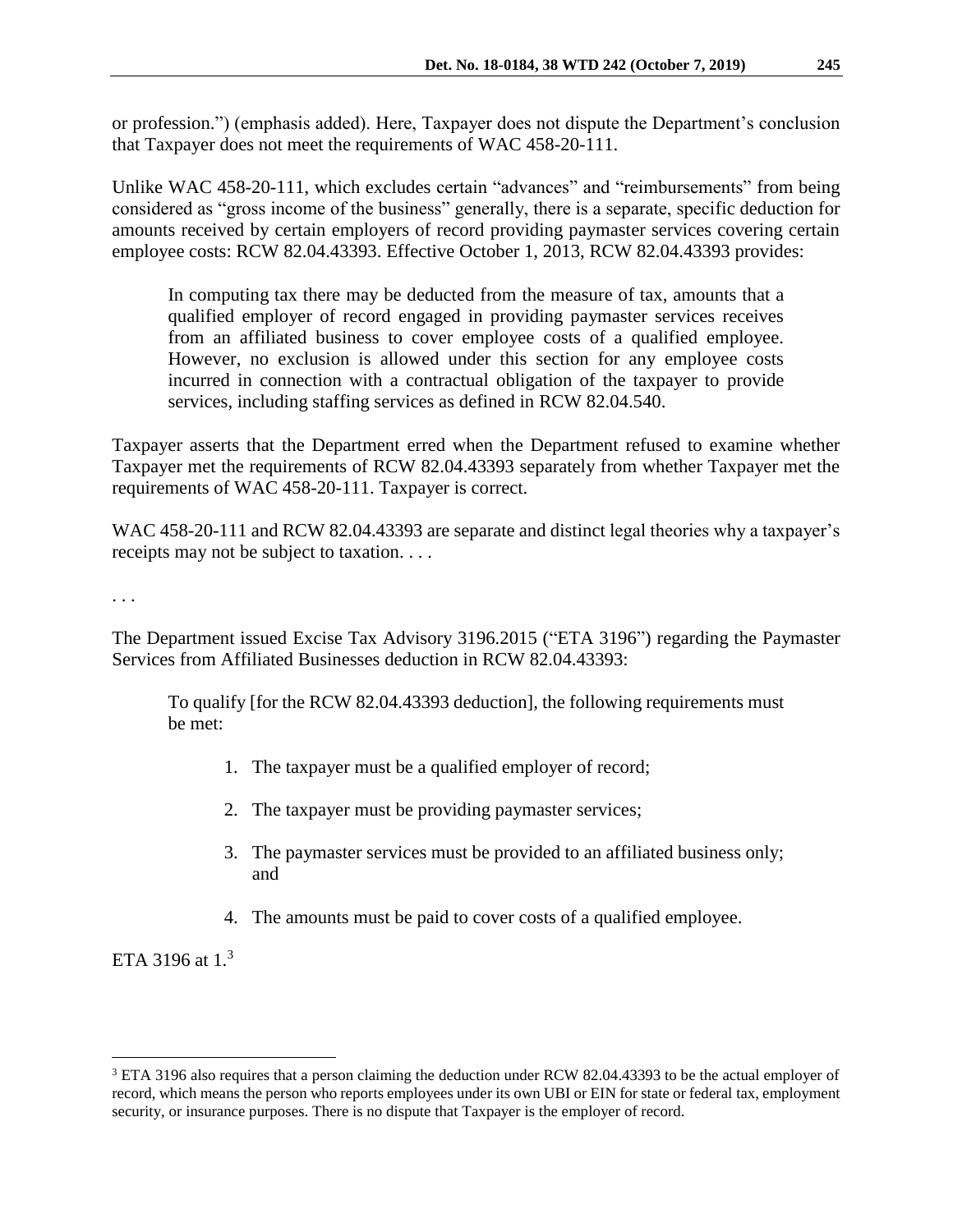"Qualified employer of record" is a person who has "no functional employment relationship with a qualified employee" and . . . "has no contractual liability with a qualified employee for the employee costs." RCW 82.04.43393(2)(f).

"Functional employment relationship" is defined in RCW 82.04.43393(2)(c) as "having control over the work schedule and activities of the employees and control over . . . all employment decisions such as salary, discipline, hiring, and layoffs." "Qualified employee" is defined in RCW 82.04.43393(2)(e) as "an employee with whom the affiliated business has a functional employment relationship. Neither the employer of record, nor any other affiliate, may have a functional employment relationship with the employee."

. . . [T]axpayers bear the burden of showing that they qualify for a tax deduction. *Budget Rent-A-Car v. Dep't of Revenue,* 81 Wn.2d 171, 174-75, 500 P.2d 764 (1972). Further, taxpayers are required to maintain suitable records as may be necessary for the Department to determine a person's tax liability. RCW 82.32.070. Taxpayers must maintain records to demonstrate the amounts of any deductions, exemptions, or credits claimed. WAC 458-20-254(3)(b)(ii).

From July 1, 2014, to December 31, 2015, there is not enough documentation to determine whether Taxpayer has no functional employment relationship with the [Restaurant] Entities employees. Taxpayer asserts that the staffing, hiring, firing, and scheduling of employees of each [Restaurant] Entity is handled by the managers of each restaurant location; there is no documentation to support this assertion.<sup>4</sup> Regarding scheduling, the Handbooks state that employees are to e-mail one e-mail address, . . . , to request specific days off; because this is one specific e-mail for all three [Restaurant] Entities, it appears that scheduling is handled by one entity rather than each [Restaurant] Entity on their own.

Taxpayer states there is no documentation between any of the [Restaurant] Entities and Taxpayer regarding their agreements as to who is responsible for staffing, hiring, firing, and scheduling of employee. Under RCW 82.32.070 and WAC 458-20-254(3)(b)(ii), Taxpayer was required to keep suitable records to demonstrate that only [Restaurant] Entities had a functional employment relationship with the [Restaurant] Entities' employees. Based on the lack of documentation for July 1, 2014, through December 31, 2015, we conclude that Taxpayer has not met its burden of producing suitable records to show it qualified for the . . . deduction for amounts received for [qualified] Employee Costs under RCW 82.04.43393.

From January 1, 2016, through September 30, 2016, the 2016 Handbook states that Taxpayer is responsible for "50% of the 'base' health insurance plan offered for the employee only." 2016 Handbook at 10. Taxpayer also gets to determine who qualifies as a "full time employee." *Id.* at 11. Because Taxpayer had control over employment decisions, such as whether or not an employee

<sup>4</sup> Taxpayer cites the Auditor's Detail of Differences and Instructions to Taxpayer, which states "[Taxpayer] is the employer of record. [[Restaurant] Entities] has control over the employees. [Taxpayer] has no such control." According to Taxpayer, this establishes there is no functional employment relationship between Taxpayer and the [Restaurant] Entities' employees. However, Taxpayer stated at the hearing there is no documentation between Taxpayer and the [Restaurant] Entities, so there is no documentation to support this statement. Accordingly, we decline to give weight to the statement in the Auditor's Detail of Differences and Instructions to Taxpayer that Taxpayer has no control over the [Restaurant] Entities employees where there is no documentation showing who has control over them.